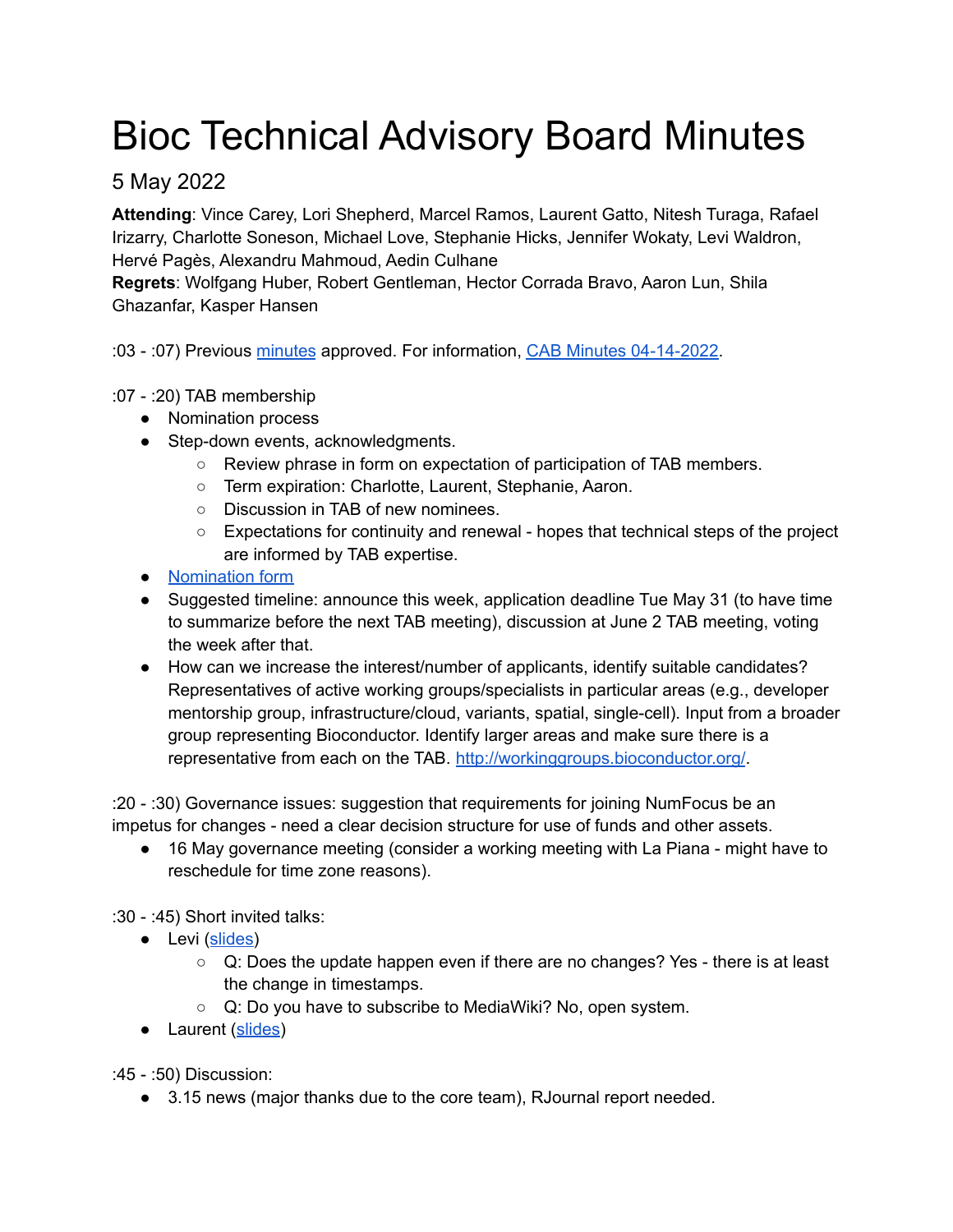- Overall pretty smooth.
- Landing pages, propagation of packages, etc should smooth out over the next week when additional builds (experiment data, workflows, etc) build on auto schedule.
- Post release tasks will commence (dockers, newly identified deprecate, switch SPB, additional hub resources, etc). Docker images and binaries available.
- **●** BioC2022
	- If you plan to attend in person as part of CAB/TAB we have reserved in person spots. However due to limited in-person capacity (70 total) we will only hold the spot until May 15. Please confirm to Erica and Lori if you will need an in person registration spot before May 15!
	- Award deadline for nominations is May 20th. Please nominate. <http://bioconductor.org/about/awards/>
	- $\circ$  TAB.
		- Do we want our own dedicated slot or are we okay with sharing with CAB or Core? -> Keep separate
		- How long of a time slot would we prefer? -> 30 min TAB, 30 min core (back-to-back)
		- Do we plan on having a presentation or only open question/discussion?
- :50 :60) Goals for 3.16
	- Discussion of older Bioonductor release availability and storage.
		- CloudFront vs S3 Bucket vs OSN vs other.
			- Current determinant of what is on CloudFront vs S3 bucket is the storage space on the instance we host on CloudFront. CloudFront however is more expensive. Would like to move all releases <= Bioc 3.9 to S3 bucket to reduce cost but this may mean slower download if not hosted through CloudFront. Eventually we think we would like to host old releases on OSN for free egress but need more storage.
			- Are there any concerns with making users have slightly slower download speeds to access older releases from not hosting on CloudFront to cut costs and resources?
			- <https://www.softwareheritage.org/>
	- Distribution of assets: current role of AWS CloudFront, future roles of AWS Open Data, NSF/XSEDE Open Storage Network, mirrors, hybridization of diverse storage/distribution via Alex M geolocation service.
	- Strong enhancement of community review corps, reduce engagement of core developers in package review - new batch of reviewers coming.
	- Major introspection activities.
		- Identify core packages maintained by core developers.
			- Examples: Rhtslib, Rsamtools, VariantAnnotation, BSgenome, Biostrings, GenomicRanges, GenomeInfoDb [UCSC dependent, new genomes], AnnotationHub, BiocManager, DelayedArray, BiocFileCache, GenomicFiles, BiocParallel, SummarizedExperiment, S4Vectors, XVector,